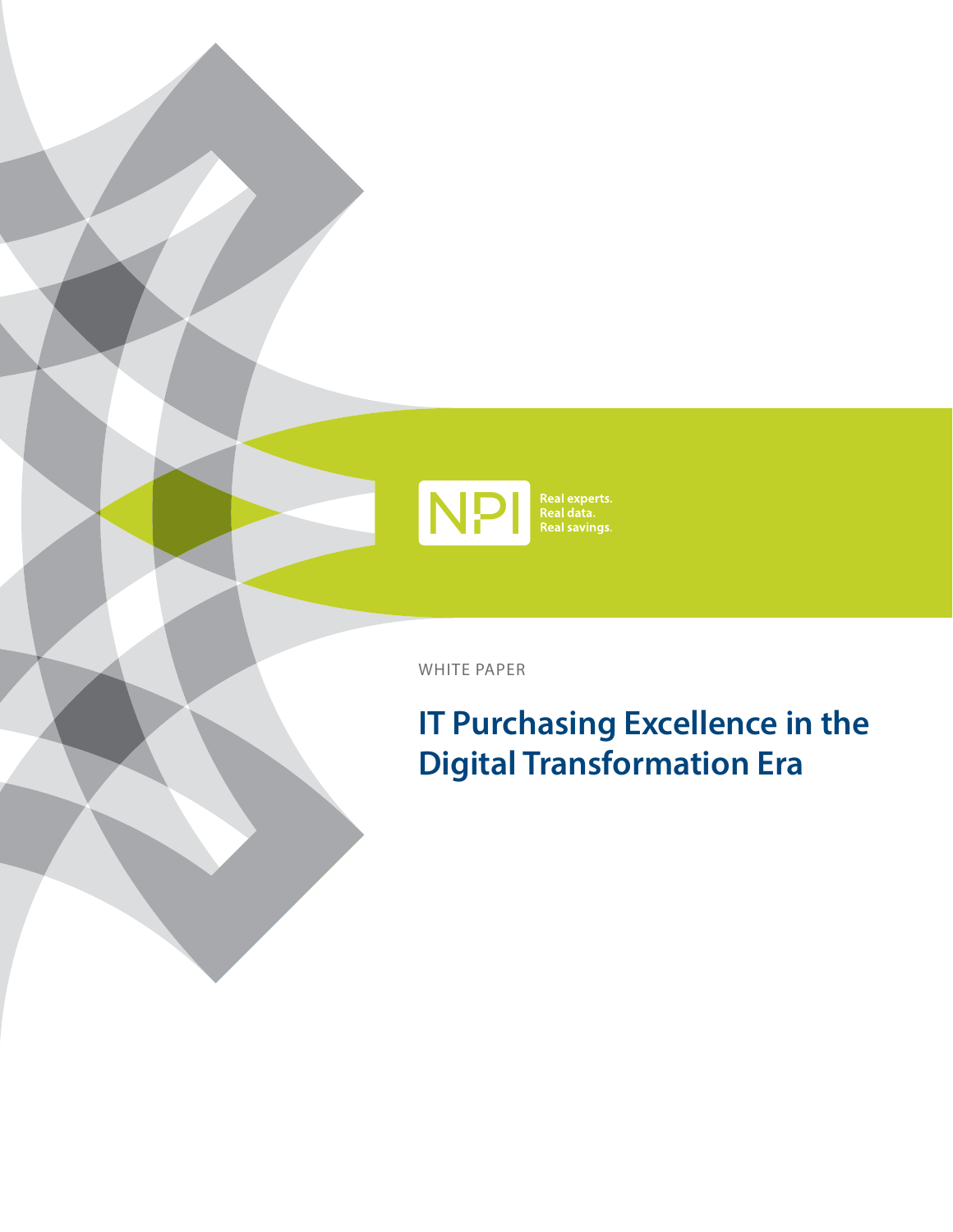

Digital transformation is a reality, and for most companies, the stakes are high: leverage a broad mix of digital technologies to grow and transform the business, or risk obsolescence This reality is reframing the way companies think about all aspects of IT, including sourcing. In the digital transformation era, optimized IT sourcing practices can deliver more value to the business than ever before.

While optimized IT sourcing practices have the opportunity to deliver unprecedented value to the business, there is also unprecedented risk given the current state of IT buying. IT spending is exploding both in terms of budget and number of purchases. There are more stakeholders involved in every transaction. IT buyers are under close scrutiny to make the smartest purchase with the least amount of risk and to be hyper-responsive to the needs of the business. Furthermore, IT buyers are managing a larger number of vendors, whose own business and licensing/subscription models are changing quickly.

IT buying "excellence" in this landscape is a tall order. But the byproduct is that these pressures are forcing companies to view IT buying as a critical value driver – especially when it comes to accelerating digital transformation initiatives.

### **What's the Vision of IT Sourcing Excellence?**

In the digital transformation era, the C-suite is striving to lead the business to capitalize on digital transformation and outrun two key threats: the competition and obsolescence.

Meanwhile, IT stakeholders are trying to keep up with the C-suite's vision and mission – all while keeping the lights on and defending against security threats.

And because IT doesn't communicate with sourcing (or IT purchasing is decentralized), the people tasked with making sure the business gets the best deal are the last to know when a purchase needs to be made, there by making every purchase an emergency.



#### **How IT Gets Purchased in the Enterprise**

The way that IT buying is managed varies from company to company. In highly ITdependent industries like financial services, there may be a dedicated IT sourcing function that reports to IT or finance. In other companies, it's handled directly by IT personnel, who may have little professional sourcing expertise. And some enterprises put responsibility for IT buying under the indirect sourcing umbrella, which typically meets resistance from IT.

Meanwhile, no matter how "sanctioned" IT sourcing fits into the organizational structure, departmental spending on cloud-based technologies happens across the enterprise and is largely unmanaged – for example, in the sales and marketing arena.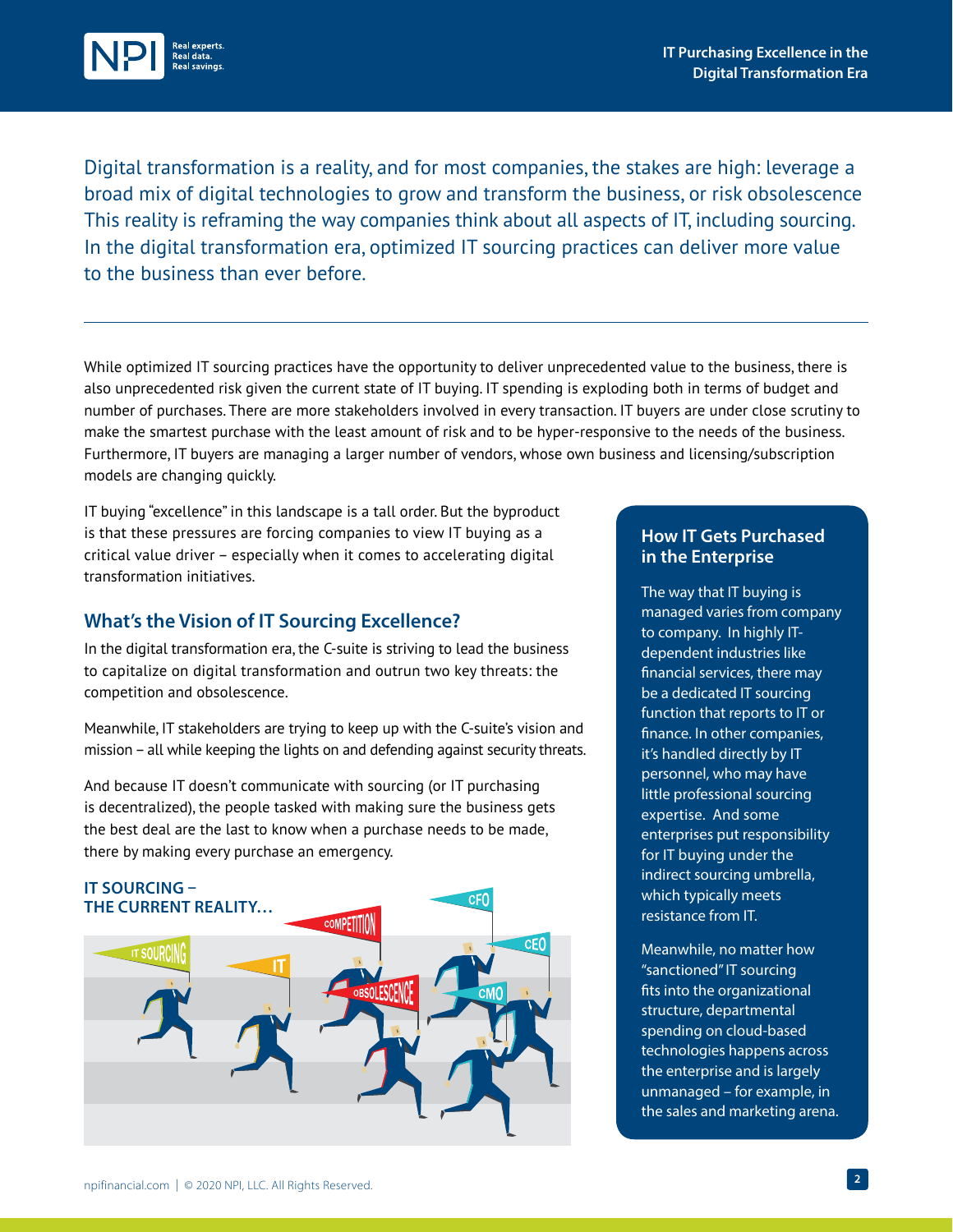

To achieve IT sourcing excellence, IT buying needs to happen in a way that fully aligns IT, sourcing and business stakeholders. This will accelerate how quickly the company can achieve digital transformation initiatives and how far it can get ahead of the competition and obsolescence. This alignment will also translate into material impacts on revenue and profit.



# **ROI Impact is Clear and Measurable**

Digital transformation provides the platform for a new way to measure the overall impact of IT buying on the business.

Here's an example. Let's say a company generates \$100 in revenue from a new digital service developed as part of a digital transformation-inspired initiative. The cost of providing that service includes \$50 for things like materials, marketing and other overhead costs. There's also an IT cost of \$30 associated with delivering this service. Profit is \$20.

But what if the company could reduce the IT cost component by 10% (\$3) because of truly excellent IT sourcing practices? The profit for that digital service would increase by 15% to \$23. That's the ROI of more effective IT sourcing in the digital transformation era.



# **What's Standing in the Way?**

For companies to understand how to optimize the impact of IT buying and its contributions to key business metrics (like revenue or profit), it's important to understand the root cause of the challenges faced by those parties tasked with IT purchasing. In an independent survey of IT sourcing professionals conducted by the American Council of Sourcing and Procurement Executives and analyzed by The Governance Academy, participants were asked to name the biggest challenge facing the IT buying function. The responses fell into four buckets: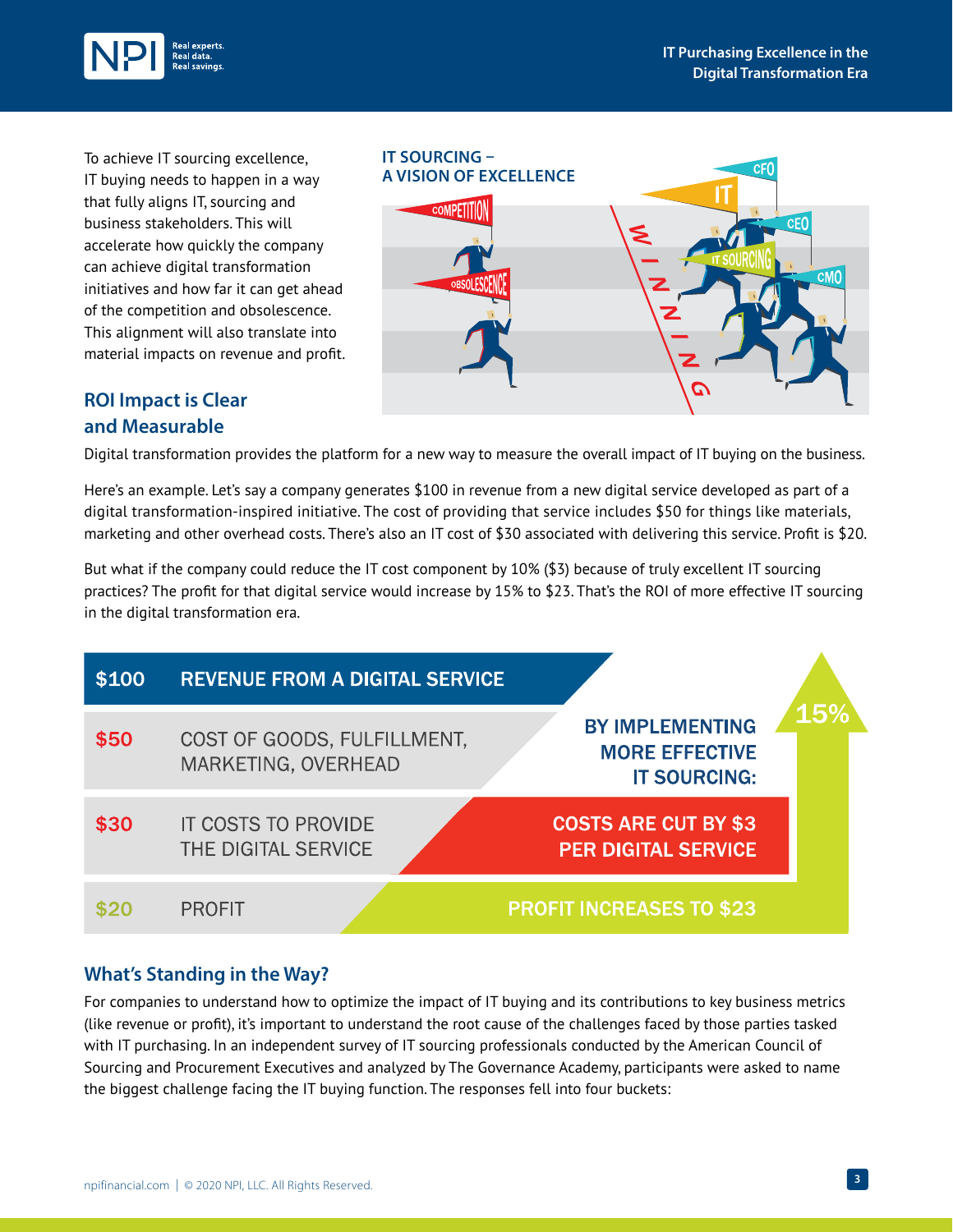

| <b>VENDOR</b><br><b>LEVERAGE</b>                             | The buyer has too much control and makes buying too complex. Sample responses included<br>overpriced renewal costs, changing licensing models and stakeholders that don't want to<br>switch vendors.                                                                                                                                                                                                                                                           |
|--------------------------------------------------------------|----------------------------------------------------------------------------------------------------------------------------------------------------------------------------------------------------------------------------------------------------------------------------------------------------------------------------------------------------------------------------------------------------------------------------------------------------------------|
| <b>IT &amp; SOURCING</b><br><b>MISALIGNMENT</b>              | At the departmental level, IT doesn't enable strategic category management. It wants to go it alone<br>and may not understand what to say/not say during negotiations. Respondents reported issues such<br>as "IT maintains a close relationship with supplier and negotiates without assistance" and "We don't<br>have a common understanding of the strategic direction of IT."                                                                              |
| <b>POOR</b><br><b>FORECASTING</b><br><b>&amp; VISIBILITY</b> | Poor demand planning leads to last-minute purchases, which often leads to sourcing professionals<br>not being involved early enough to positively influence the outcome. Specific concerns included<br>key stakeholders not working with IT sourcing to determine current and future license/subscription<br>counts; IT not providing sourcing stakeholders with the full scope of work; and too many last-minute<br>purchase orders to negotiate effectively. |
| <b>POOR ASSET</b><br><b>MANAGEMENT</b>                       | Inability to gain full and accurate inventory of overall software deployment and usage. Challenges<br>range from stakeholders overestimating usage to no way to accurately account for licenses for big<br>deployments (like Microsoft and SAP) – which exposes the business to vendor audit risks.                                                                                                                                                            |

## **5 Aspects of IT Buying Excellence**

In order for IT buying to deliver on its full potential, companies need to neutralize and overcome the aforementioned challenges using the following five steps: